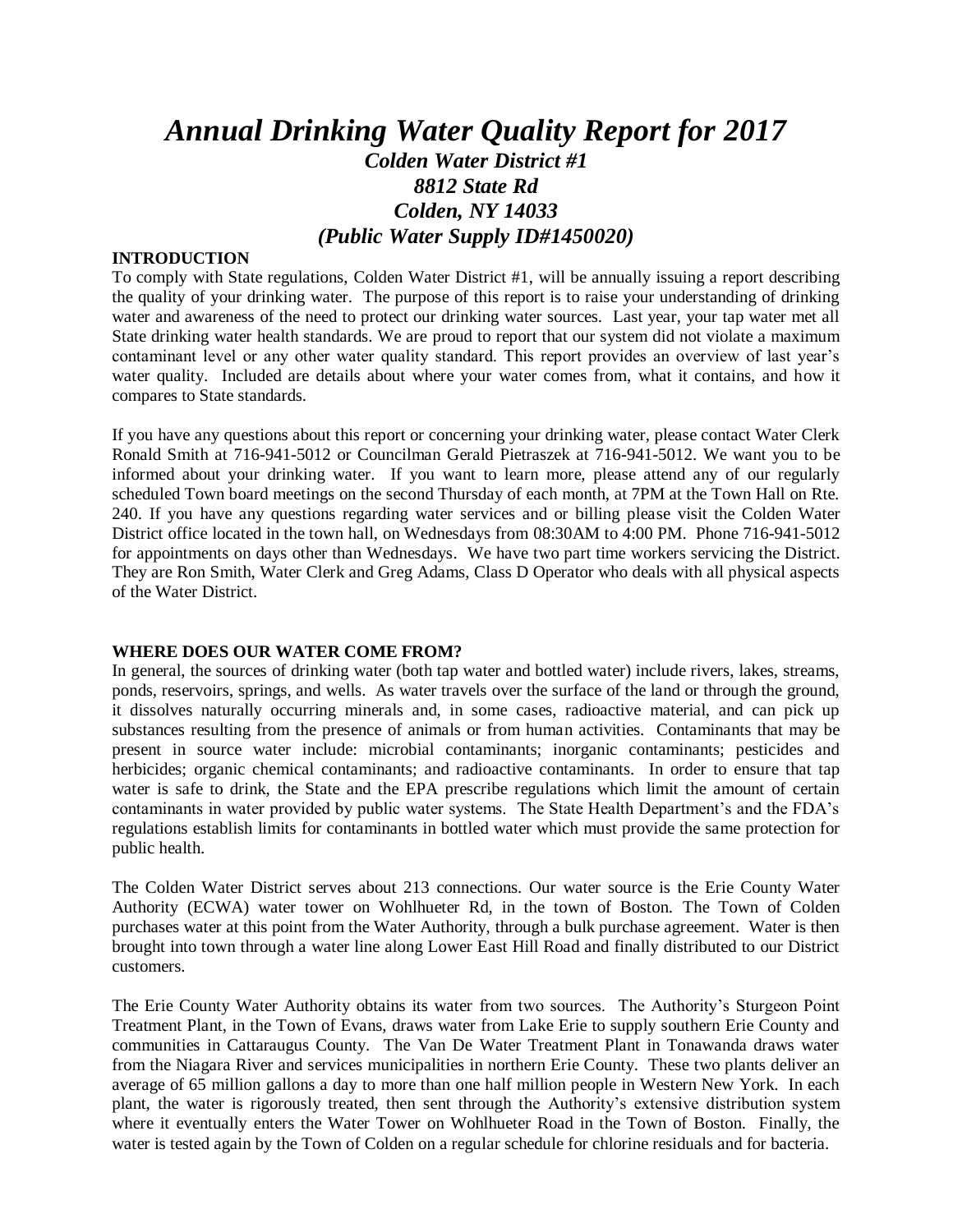The Erie County Water Authority does issue an Annual Water Quality Report each year. Their 2017 AWQR will be available for review and is available in electronic form at [www.ecwa.org](http://www.ecwa.org/) . If you have any questions regarding this report, please submit your requests to [questionscomments@ecwa.org](mailto:questionscomments@ecwa.org)

#### **ARE THERE CONTAMINANTS IN OUR DRINKING WATER?**

As the State regulations require, we routinely test your drinking water for numerous contaminants. These contaminants include: microbiological compounds such as total coliform and E.coli bacteria, turbidity, inorganic compounds such as nitrate and lead, volatile organic compounds, total trihalomethanes, haloacetic acids, and radiological compounds. Attached to this report is a "2017 Water Quality" Monitoring Report – Annual Water Quality Report Supplement", prepared by the Erie County Water Authority. The tables presented depict which compounds were tested for and which compounds were detected or not detected in your drinking water. The State allows testing for some contaminants less than once per year because the concentrations of these contaminants do not change frequently. Some of the data, though representative, are more than one year old.

It should be noted that all drinking water, including bottled drinking water, may be reasonably expected to contain at least small amounts of some contaminants. The presence of contaminants does not necessarily indicate that water poses a health risk. More information about contaminants and potential health effects can be obtained by calling the EPA's Safe Drinking Water Hotline (800-426-4791) or the Erie County Health Department at 716-961-6800.

As the State regulations require, we have tested your drinking water for the following contaminants. These contaminants include: total coliform, copper and lead, total Trihalomethanes and Haloacetic Acids. As noted below there were no detections of coliform in any of the monthly samples we collected in 2017. Total Trihalomethanes tested high on August 16, 2016 and then retested on as soon as report was generated and quarterly till August 2017. Additionally, there were no exceedances for copper or for lead in the last residential sampling done in August 2015. All of the copper and lead samples tested, fell under the respective action levels for copper and lead. The Colden Water District is planning future sampling for lead and copper in July of 2018. Additionally, the Colden Water District was issued a waiver regarding the sampling for asbestos in our system because it was constructed without the use of asbestos containing materials. This waiver expires on December 31, 2024.

As the State regulations require, we routinely test your drinking water for numerous contaminants. These contaminants include: total coliform, turbidity, inorganic compounds, nitrate, nitrite, lead and copper, volatile organic compounds, total trihalomethanes, and synthetic organic compounds. None of the compounds we analyzed for were detected in your drinking water.

As you can see by the table following, our system had no violations. We have learned through our testing that some contaminants have been detected; however, these contaminants were detected below the level allowed by the State.

| <b>Table of Detected Contaminants</b> |                            |                          |                                                  |                                |             |                                                  |                                                                                                                                                |  |  |  |
|---------------------------------------|----------------------------|--------------------------|--------------------------------------------------|--------------------------------|-------------|--------------------------------------------------|------------------------------------------------------------------------------------------------------------------------------------------------|--|--|--|
| Contaminant                           | <b>Violation</b><br>Yes/No | Date of<br><b>Sample</b> | Level<br><b>Detected</b><br>(Avg/Max)<br>(Range) | Unit<br><b>Measure</b><br>ment | <b>MCLG</b> | <b>Regulatory</b><br>Limit (MCL, TT<br>or $AL$ ) | <b>Likely Source of</b><br><b>Contamination</b>                                                                                                |  |  |  |
| Microbiologic                         |                            |                          |                                                  |                                |             |                                                  |                                                                                                                                                |  |  |  |
| Coliform                              | N <sub>0</sub>             | 8/12/2016                | One sample<br>positive<br>for total<br>coliform  | N/A                            | $\Omega$    | Two or more samples<br>are positive              | Coliforms are bacteria that<br>are naturally present in the<br>environment and are used<br>as an indicator that other,<br>potentially-harmful, |  |  |  |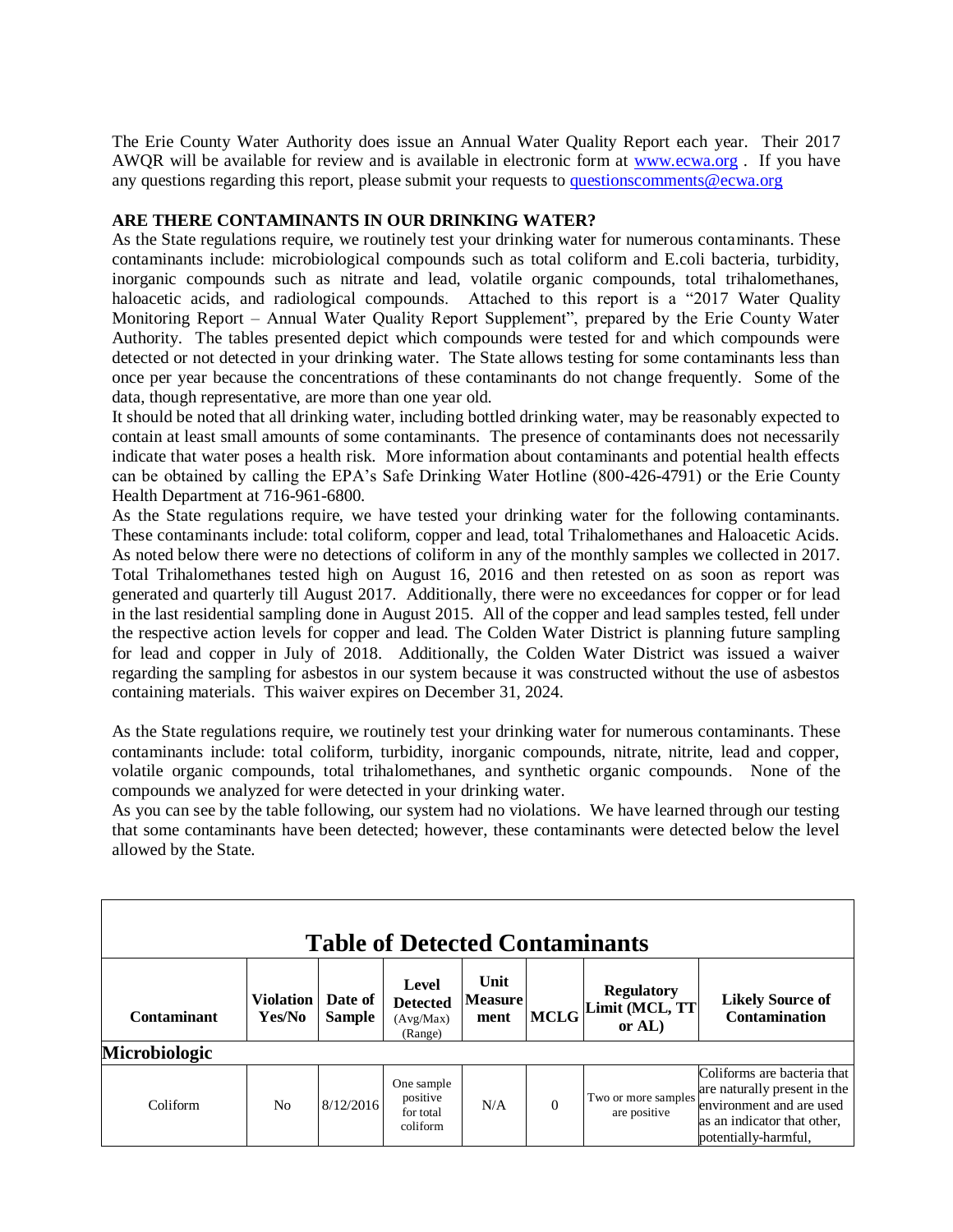|                                    |                |                                     |                                |                 |          |             | bacteria may be present.                                                   |
|------------------------------------|----------------|-------------------------------------|--------------------------------|-----------------|----------|-------------|----------------------------------------------------------------------------|
| <b>Inorganics</b>                  |                |                                     |                                |                 |          |             |                                                                            |
| Copper                             | N <sub>0</sub> | 7/29/2015                           | 450 <sup>1</sup><br>$ND - 720$ | ug/l            | 1300     | $AL = 1300$ | Corrosion of galvanized<br>pipes; erosion of natural<br>deposits.          |
| Lead                               | N <sub>0</sub> | 7/28/2015                           | 7.2 <sup>1</sup><br>$ND - 7.5$ | ug/l            | $\theta$ | $AL = 15$   | Corrosion of household<br>plumbing systems; erosion<br>of natural deposits |
| <b>Organics</b>                    |                |                                     |                                |                 |          |             |                                                                            |
| Total Trihalomethanes <sup>3</sup> | No             | 2/14/2017<br>5/18/2017<br>8/16/2017 | 46.6<br>59.5<br>54.1           | $\frac{1}{2}$   | N/A      | 60          | Byproduct of drinking<br>water disinfection                                |
| Haloacetic Acids <sup>3</sup>      | No             | 2/14/2017<br>5/18/2017<br>8/16/2017 | 28.5<br>54.6<br>21.2           | $\frac{u g}{l}$ | N/A      | 80          | Byproduct of drinking<br>water disinfection                                |
| <b>Disinfectants</b>               |                |                                     |                                |                 |          |             |                                                                            |
| Chlorine Residual                  | N <sub>o</sub> | Every day                           | $0.6^2$<br>$0.20 - 1.14$       | mg/1            | N/A      | 4           | Water additive used to<br>control microbes                                 |

Notes:

1 - During 2015 we collected and analyzed 5 water samples for copper and lead. The action level for lead and copper was not exceeded at any of the sites tested. The level presented represents the 90th percentile of the 5 sites tested. A percentile is a value on a scale of 100 that indicates the percent of a distribution that is equal to or below it. The 90th percentile is equal to or greater than 90% of the copper values detected at your water system.

2 - The value noted is the average for the entire year of sampling. The range varies depending on the amount of chlorine originally injected by the Erie County Water Authority.

3 – Annual disinfection byproduct monitoring in August 2016 was above the MCL which required quarterly sampling. After four quarters of sampling completed in August, 2017, the system qualified to resume annual monitoring.

#### **Definitions:**

*Maximum Contaminant Level (MCL)*: The highest level of a contaminant that is allowed in drinking water. MCLs are set as close to the MCLGs as feasible.

*Maximum Contaminant Level Goal (MCLG)*: The level of a contaminant in drinking water below which there is no known or expected risk to health. MCLGs allow for a margin of safety.

*Action Level (AL)*: The concentration of a contaminant which, if exceeded, triggers treatment or other requirements which a water system must follow.

*Non-Detects (ND)*: Laboratory analysis indicates that the constituent is not present.

*Milligrams per liter (mg/l)*: Corresponds to one part of liquid in one million parts of liquid (parts per million - ppm). *Micrograms per liter (ug/l)*: Corresponds to one part of liquid in one billion parts of liquid (parts per billion - ppb).

*Maximum Residual Disinfectant Level (MRDL)*: The highest level of a disinfectant allowed in drinking water. There is convincing evidence that addition of a disinfectant is necessary for control of microbial contaminants.

*Maximum Residual Disinfectant Level Goal (MRDLG)*: The level of a drinking water disinfectant below which there is no known or expected risk to health. MRDLGs do not reflect the benefits of the use of disinfectants to control microbial contamination.

NA not applicable

## **WHAT DOES THIS INFORMATION MEAN?**

As you can see by the table, our system had no violations. We have learned through our testing that some contaminants have been detected; however, these contaminants were detected below New York State requirements.